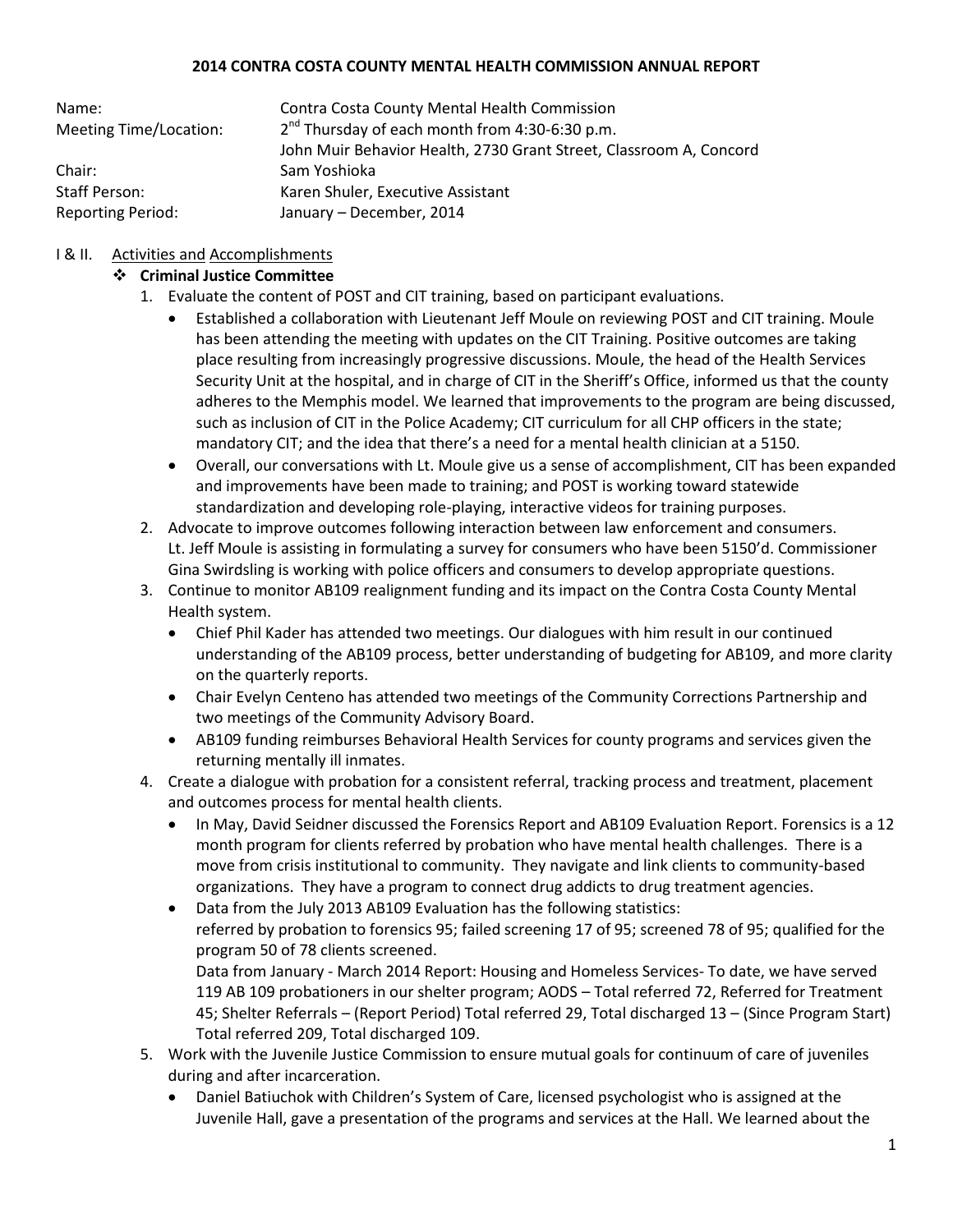staffing involved, the various services, procedures for solitary confinement and the Youthful Offender Treatment Program. Daniel Batiuchok's presentation and interview provided a satisfactory assessment that those juveniles encountering the juvenile justice system are properly assessed and provided mental health services during and after incarceration.

- Louis Buckingham, who represents the CJC at meetings of the Juvenile Justice Commission, has attended the meetings of the JJC. He, as part of the MHSA Program Review, visited Orin Allen Youth Rehabilitation Facility. We are addressing Louis's observations on color-coded uniforms with the Ranch Superintendent Michael Newton.
- 6. Monitor the issue on how Jails and Prisons are being used as our New Asylums.
	- CJC discussed with David Seidner, with Forensics and Marti Wilson, with the Behavioral Health Court, how Medicaid, SSI and other entitlements are lost when one is incarcerated. As a result, many former inmates must reapply for benefits upon release to the community, a process that can take weeks or months. The long wait for a Medicaid card is particularly problematic, since it is often the only means of obtaining mental health services and treatment of co-occurring mental health and substance abuse disorders. The potential for recidivism can reasonably be expected to increase under such circumstances. During committee meetings, this issue has been repeatedly mentioned to David. We are happy with Cynthia Belon's Director Report late this year that BH Is now servicing mentally ill in jail who are going to be released with applications for re-instatement of Medicaid, SSI and other entitlements-- services made available by the Affordable Care Act.
	- In February, we received a presentation from Marti Wilson on the current status of Behavior Health Court, its history and her assessment of the current need to improve BHC's service capacity. As a result of her presentation, the committee passed a BHC Resolution that recommends hiring of a Mental Health Clinical Specialist. This committee Resolution was forwarded to the Commission and it passed.
	- Public Defenders Jonathan Laba and Kim Mayer, through our invitation, attended our meeting. Another engaging conversation where Commissioners acquired an understanding of the referrals process, what happens to referrals, patterns and success rate of referrals being approved by the District Attorney.
	- A dialogue with Julie Kelly, CCRMC Mental Health Program Chief regarding advocacy for a second Mental Health Clinical Specialist, enhanced our understanding of the different funding streams paying for inmate services in jail—from the sheriff's office, hospital and behavioral health.
	- Stakeholders have come to our meetings, describing the administrative structure, the referral process, various roles, funding stream and the complexity of providing continuum of care to our consumers in the justice system. The Criminal Justice Committee appreciates their time and expertise as they impart knowledge of processes, clarity of issues and improvement in our vision of our tasks.

## **Mental Health Services Act (MHSA) / Finance Committee**

- A. Oversee compliance of MHSA-funds
	- This Committee requested two audits: 1) Money In-Money Out, and 2) The Compliance Tool, that was a compliance and procedural audit that was fair for all. This was approved by the MHC and the BOS . The MHSA Monthly Budget Report came out of this process. This effort assists the Mental Health Commission in accomplishing its mandated oversight and accountability responsibilities.
	- The Committee participated in developing and testing a compliance tool. They ensured that a Commissioner will be on each of the Contract Program Reviews.
	- This effort assists the Mental Health Commission in accomplishing its mandated oversight and accountability responsibilities in a standardized process.
	- Worked collaboratively with Warren Hayes and his staff on all phases of development and implementation.
	- Demonstrated partnership with county and community based agencies through the collaborative implementation of the tool in a spirit of continuous improvement.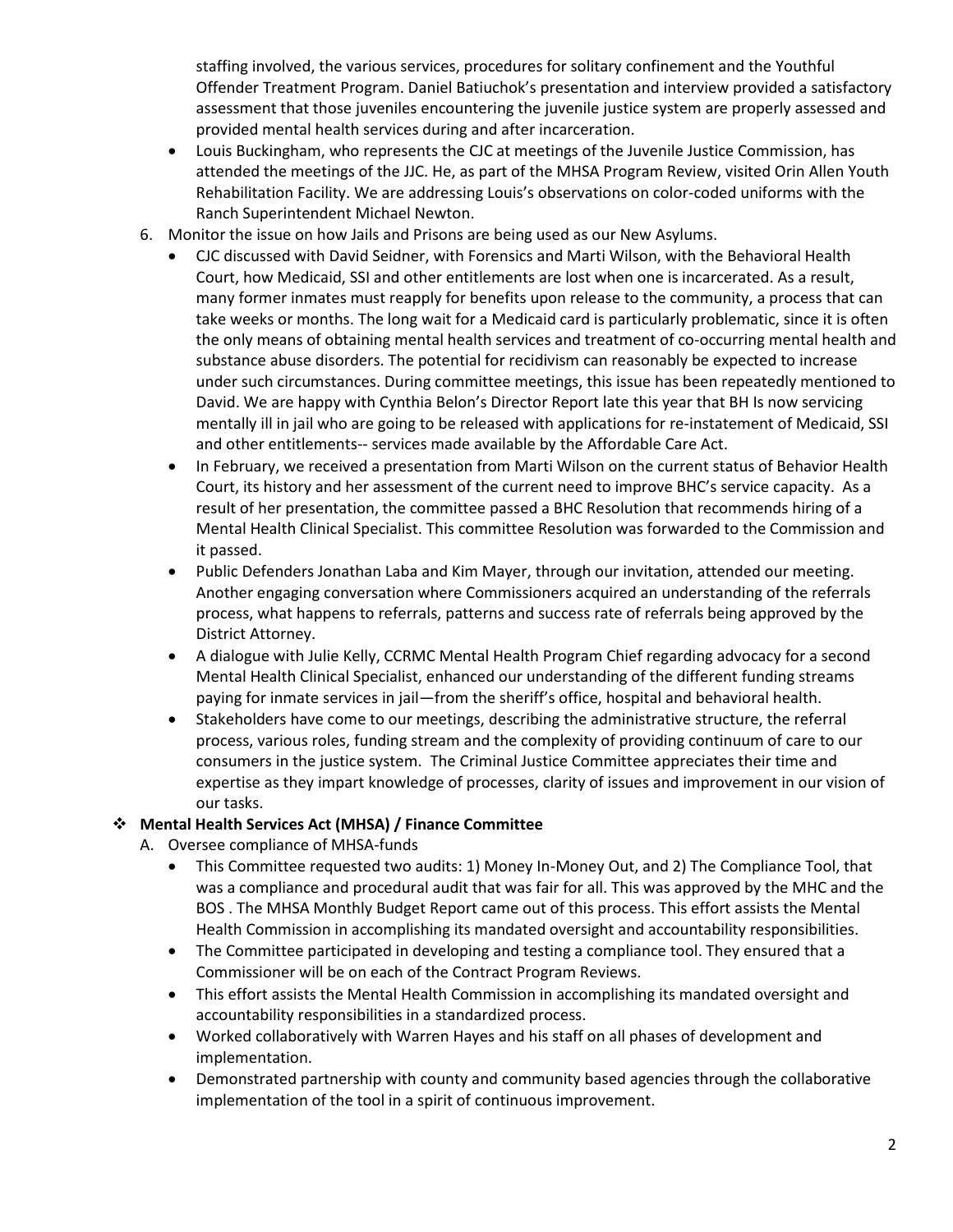- Demonstrated focused commitment to the mission of the MHSA/Finance Committee and the Mental Health Commission.
- B. Assure compliance of mental health revenue and expenditures.
	- Provided committee members and the public with various documents explaining the complexities of California mental health funding and mandated role of the MHC to oversee compliance.(ex Realignment for Dummies, Performance Contract, Medi-Cal Audit Protocol, MHSA Monthly Budget, County Budget.)
	- Invited Vic Montoya to provide the committee with a deep history of the county role in relation to state and federal regulations. He recommended that this committee receives the following documents annually: Performance Contract, Audit Protocol, Budget, Cost Report (annually), Audit Report.
	- The Committee will continue to work on this goal.
- C. Continue to advocate for increased housing in order to reduce human and fiscal impacts across the continuum.
	- The Committee has received and reviewed reports and recommendations from CPAW Housing, Annis Pereyra and Janet Wilson.
	- Lauren Rettagliata is the Committee liaison to the CPAW Housing Committee and provides monthly updates to MHSA/Finance Committee.
	- The Committee will continue to work on this goal.

# **Quality of Care Committee**

- 1) Develop an action plan whereby Contra Costa adult consumers can receive free dental service
	- Received and disseminated information regarding which adult dental services are to be restored through Denti-Cal starting May, 2014.
- 2) Evaluate gaps in medical, psychiatric, social and cultural services
	- Reviewed 2013 Quality Improvement & Plan Evaluation, discussed committee questions with Quality Improvement & Evaluation staff and made recommendations for 2014 Quality Improvement Work Plan.
	- Following a consumer/family member expression of concerns, followed up on Community Care Licensing Complaint Investigation Report re: Crestwood, Pleasant Hill; received regular updates from Crestwood representative on how issues are being addressed.
	- Discussed concerns re: consumer-reported criminal activity in the Ellis Lake area with City Councilmember Edi Birsen and Concord Police Sergeant Gartner.
- 3) Advocate for physical accessibility of services Discussed consumer transportation concerns and made recommendations re: improving consumer transportation options; Planned to work jointly with CPAW transportation committee in 2015.
- 4) Address oversight and accountability of out-of-county placements and receive information from community advocates as available. Received updates re: Children's/TAY issues from Vern Wallace including status of in-county housing;

update on AOD program; length of stay in PES; safeguards for youths at Juvenile Hall; protocol for school interventions.

# III. Attendance/Representation

A quorum was achieved at 11 of 12 scheduled Mental Health Commission monthly meetings. As of December 31, 2014, there were 12 members of the Commission, plus 1 representative and 1 alternate from the Board of Supervisors. Of those, there are 4 Consumers, 5 Family Members, and 3 Members-at-Large. There are 3 vacancies (1 Consumers, 2 Members-at-Large). Ethnicity included on the Commission is African-American, Asian, Pacific Islander and Caucasian. There are 5 men and 7 women.

- District I Carole McKindley-Alvarez (resigned 6/14), attended 3 of 6 MHC meetings Teresa Pasquini, attended 10 of 11 MHC meetings Gina Swirsding, attended 10 of 11 MHC meetings
- District II Peggy Kennedy attended 10 of 11 MHC meetings